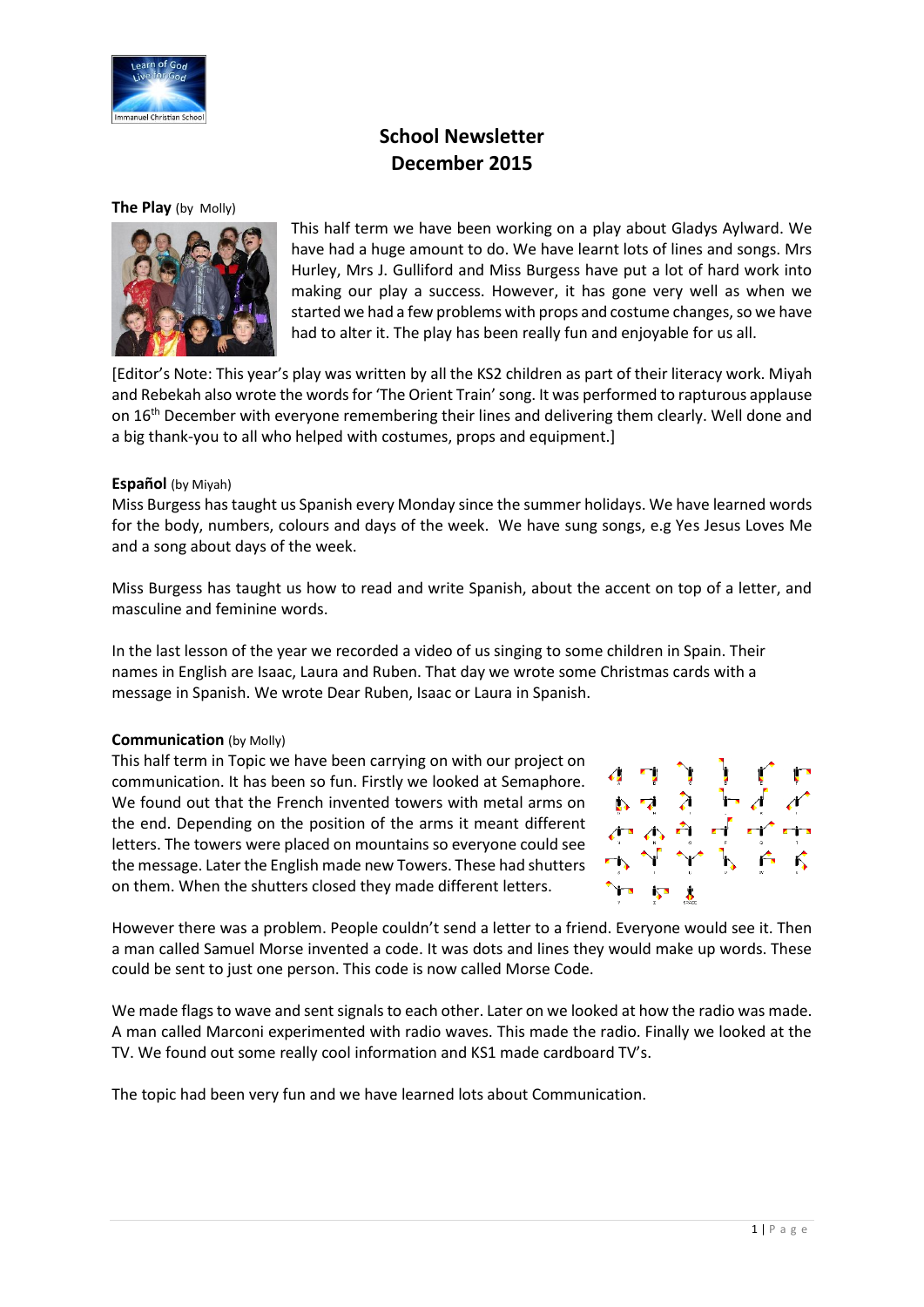nanuel Christian Sch

We have some fantastic outdoor equipment in our playground. Mr Kington made us a beautiful play house and a super outdoor kitchen. The kitchen has a sink, a tap, an oven and even a toasted sandwich maker. We like making mud pies for our teachers!

Mr Gulliford has made us log seats and a table with his chainsaw. They look nice and are right next to the play house.

We have some new basketball/netball nets too. I like the lunchtime basketball/netball games with my friends, Miss Burgess and Mrs J. Gulliford. I am getting pretty good at throwing the ball through the net.

I know that we have a new metal detector but I don't really know where it is kept. Maybe one day I will get a chance to have a go with it. I wonder what we will find in our school playground?

#### **Science & DT** (by Matthew)

This term the older group studied electronics with Mrs Montaro in DT. We learnt about the difference between series and parallel circuits. In a series circuit the current passes through all the components but in a parallel circuit the current is split between components.

We each chose a project which involved using light bulbs, buzzers

and/or motors. I chose to make a buzzing elephant because it was the most realistic of my ideas. My favourite one, though, was one where you sit on the sofa, the lights get brighter and a fake spider and snake drop from the ceiling. But this would have been too difficult to make.

Part of the circuit in my buzzing elephant was parallel and part of it was in series. Also, the elephant has a 9 volt battery which will make the light bulbs brighter and the buzzer louder. The buzzer was the elephant trumpeting. The light bulbs were the eyes and they lit up. Most of the circuit is enclosed in a painted cardboard box with cardboard ears and a trunk coming out of it.

#### **The Postal Museum** (by Rebekah)

On the 25<sup>th</sup> November 2015 we went on a school trip to the Postal Museum in Bath. We travelled by car then bus. On the way we stopped at a café for break. When we were outside of the Postal Museum we took a picture with a hexagonal post box.

When we went inside the museum a man called Nick pretended there was a boy called Harry in the displayed post box. Nick told Isaac to pretend that Harry was there in front of the teachers. We learned that there were people called highway men who attacked post men and stole letters.

Later we had lunch. After lunch we went to the gift shop and bought some souvenirs. Eventually we had to go back to school.







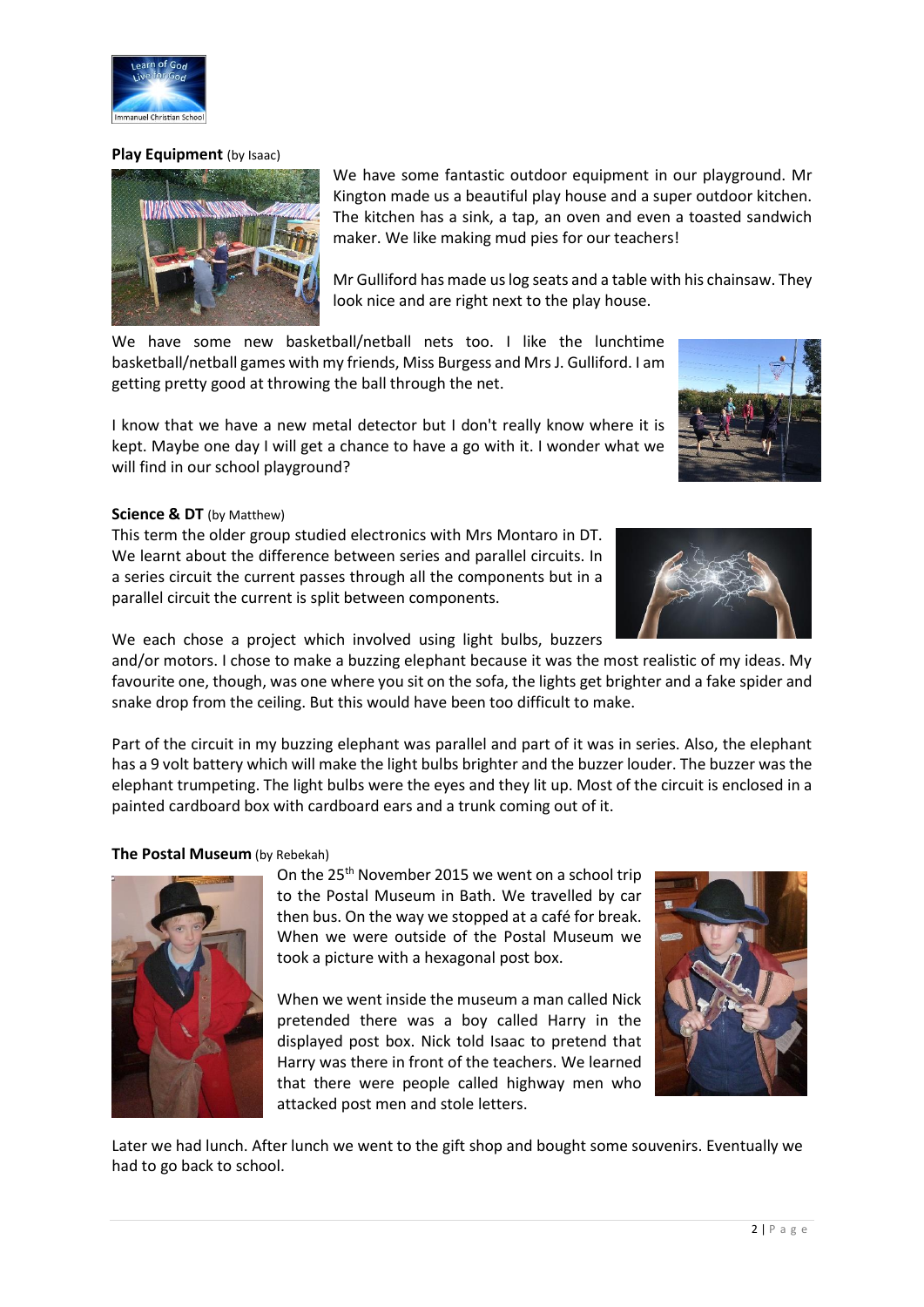

### **The RNIB** (By Imogen)

The RNIB stands for the Royal National Institute for the Blind. This half-term a lady named Anila came to visit our school. She works for the RNIB and was really nice.



She brought in loads of cool things like the tea gadget. How it works is, there are 3 points on a buzzer and when the tea touches the two longer points it buzzes. When you pour in the milk the shorter point buzzes. The reason why blind people use this is because if they didn't have this then their tea (or coffee) would overflow.

Another amazing thing that most of us didn't even know was that under the traffic light button, if there is no sound for the traffic lights there is a cone that turns. They can feel underneath the button to know when to cross.

She brought in some scented pens that smelled like fruits, sweets and other things, so that you would know what colour it is by the smell. She also showed us some funky glasses so we could see what it's like for blind people.

#### **Cross Country** (by Rufus)

On the 5th December 2015 we did Cross country races. When I ran, I came  $26<sup>th</sup>$  out of 95. The first race was on  $21<sup>st</sup>$ November. I was really excited and a little bit nervous because it was my first ever cross country race. I came  $13<sup>th</sup>$ out of 99.



There is a big hill it is very slippery and it's quite hard to run up, especially as it is at the end of the race. I saw a boy fall over on the hill!

Isaac, Dan, Rebekah, Miyah and Immie also ran and we were really pleased with how well everyone ran. Afterwards we all had some chocolate.

We train on Monday afternoons after school at the village green. Sometimes it's quite hard work, especially if you get a stitch.

#### **Art** (by Dan)

In art we have been learning about printing. We used textiles, cardboard, orange peel, bubble-wrap, potato and a few others. We would roll paint onto our textiles and then print them onto a piece of paper. Lots of students made prints of houses with stars and planets in the background.

A week later we started making our own design on cardboard tiles. We put different colours on our design. On December 1<sup>st</sup> we made a pattern in foam by using our pencil to dig into the foam. You had to push down really hard. Most of the students gave their pattern a title. A week later in art we printed our pattern. We used a roller to paint it. We could only use one colour. After we had painted them we got a piece of paper and printed it down. Then we got another piece of foam and made our second picture. We then painted and printed that onto a card. After that we dried the foam by using a hair dryer and added a few more details. Next we got a different paint colour and painted it; once we had painted it we stuck it down on the card in exactly the same place as the first print. We then left the foam to dry.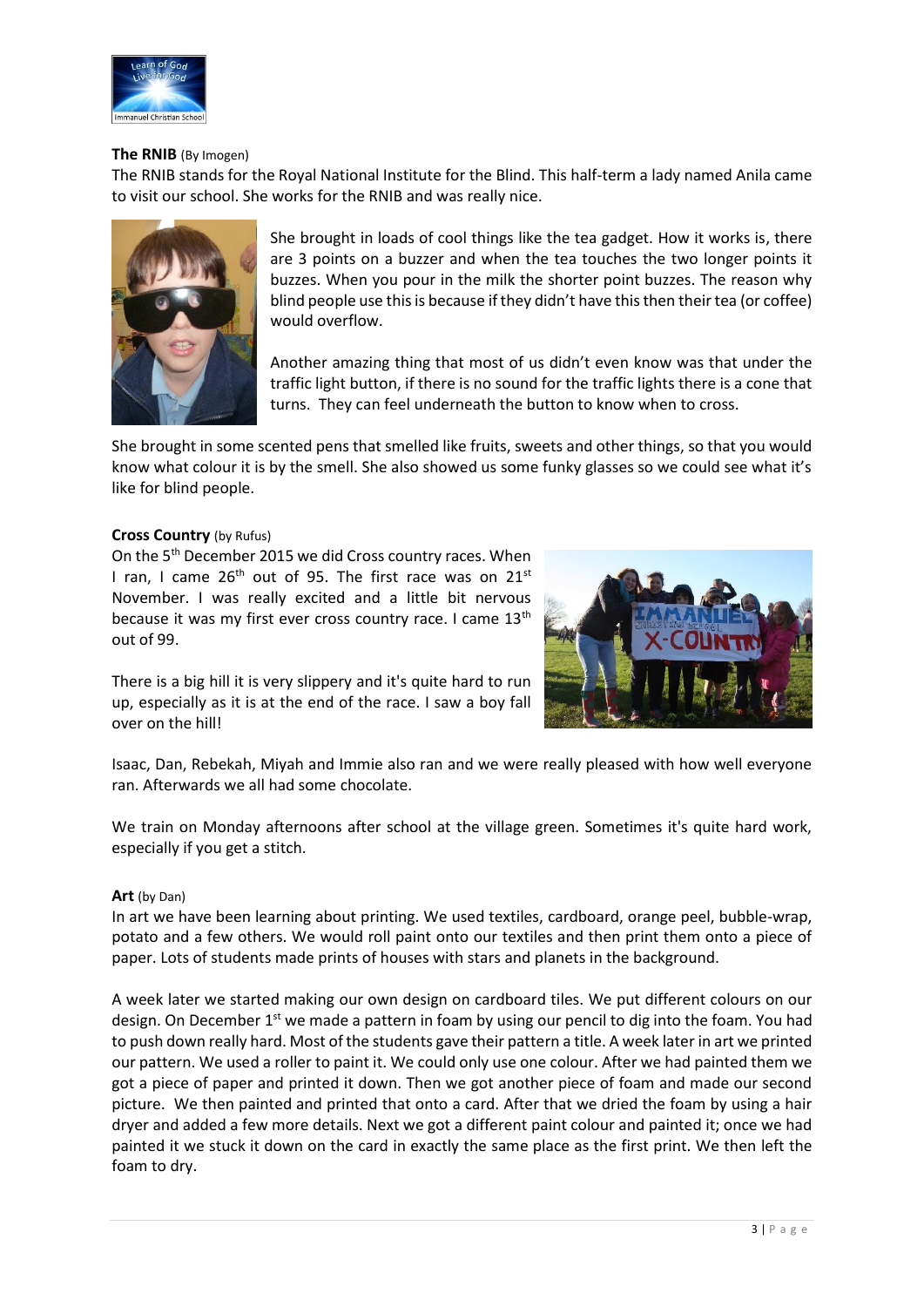

### **Ice skating** (by Tilly, Iyannah and Esme)



We went ice skating at Cribbs Causeway. There were lots of people. There was a castle. There was a point on the castle and Father Christmas was in the castle.

There was a carousel. There was a seal that helped Tilly and Esme to skate. Iyannah went on a seal.

Tilly fell over about 20 times but Iyannah didn't fall over. When we fell over it didn't hurt. We all had so much, so much, so much fun.

#### **Luke Hall MP**

Following the general election we invited our new MP (who lives less than a mile away) to visit the school. He told us what it was like to be a member of parliament and what issues were important to him. He asked us what laws we would like to see introduced. The suggestions covered a wide variety of topics including social care, smoking, wage caps and rabbit pie!

Mr Gulliford reminded us that the Bible tells us to obey our leaders and to pray for them that they would be able to do their job well and to God's glory.



#### **Fridays**



Do you know why Rowland Hill is famous? Ask the Ezra, Leah, Jonathan, Iyannah, Tilly or Juliana and they will tell you. We have been finding out about letter writing, the post office, the Penny Black and much more!

Everyone enjoyed making ink, 'old-fashioned' paper, quills and then writing letters sealed with wax. Do you like our Victorian postage stamp? Enlarged for your inspection, there may be some characters you recognize.

#### **Welcome**

Welcome to Esme who has joined us this term.

#### **Attendance**

Attendance this half term has been an amazing 99%. Well done to Imogen, Rebekah, Isaac, Rufus, Iyannah and Tilly who have 100% attendance since September. Also well done to everyone else, who has at least 95% attendance.

#### **2016 Term Dates**

- $\bullet$  Mon 11<sup>th</sup> Jan Fri 5<sup>th</sup> Feb
- $\bullet$  Mon 15<sup>th</sup> Feb Fri 18<sup>th</sup> Mar
- Mon  $11<sup>th</sup>$  Apr Fri 27<sup>th</sup> May
- Mon  $6<sup>th</sup>$  June Tues  $19<sup>th</sup>$  July